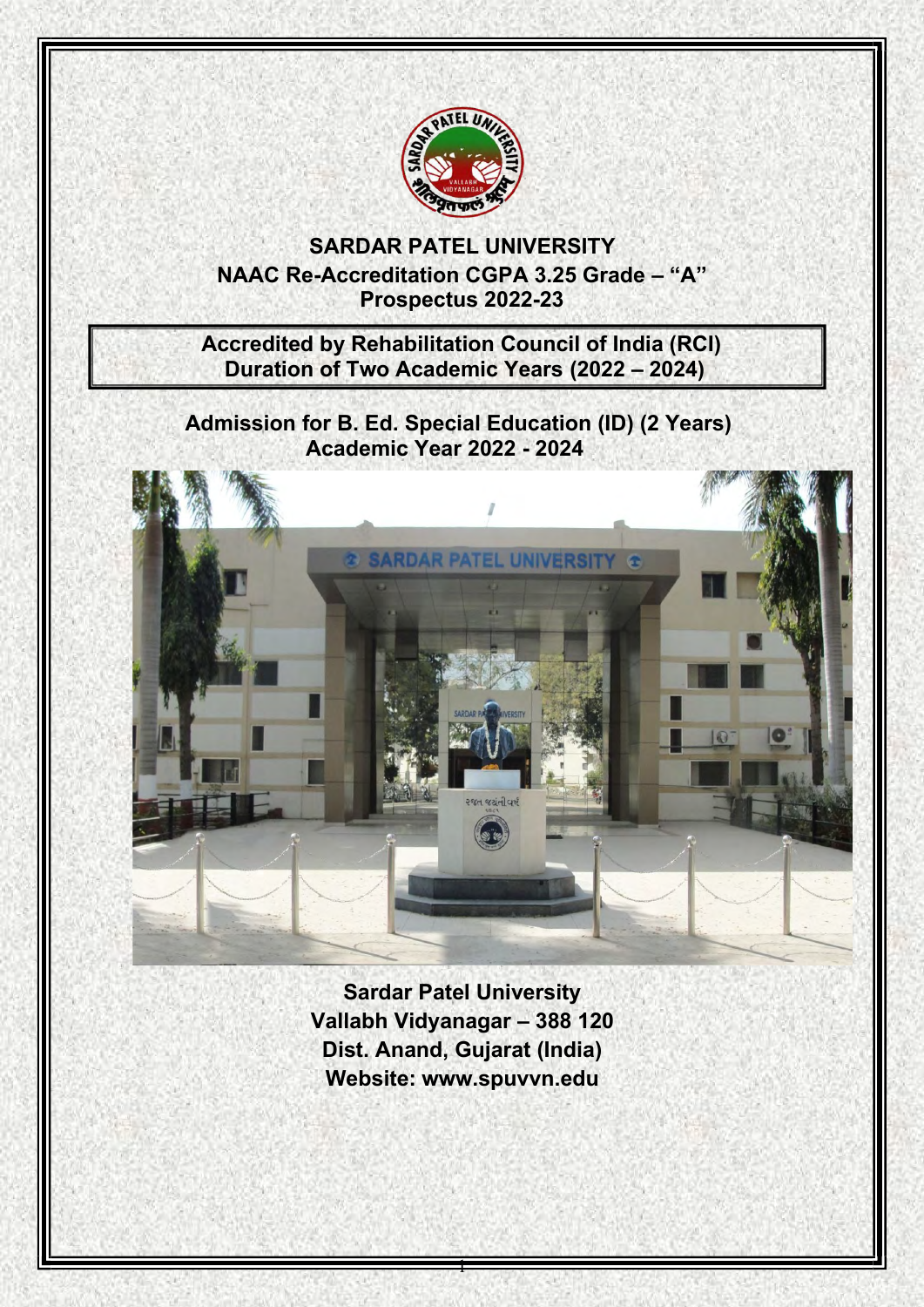

## **SARDAR PATEL UNIVERSITY** VALLABH VIDYANAGAR-388120 B.Ed. Special Education (ID) Academic Year: 2022-2024



- 1. The candidates must read carefully the conditions of eligibility as given in B.Ed. Special Education (Intellectual Disability) on University website and must satisfy themselves regarding their eligibility for the admission before filling the application form.
- 2. Candidates with at least 50% marks either in the Bachelors Degree and/or in the Masters degree in Sciences/ Social Sciences/ Humanities. Bachelor's in Engineering or Technology with specialization in Science and Mathematics with 55 % marks or any other qualification equivalent there to, are eligible for admission to the programme.
- **3.** Online application will be accepted by the University Only for Advertisement of B.Ed Special Education (ID) Admission. Applicants can fill up the application form on the website [www.spuvvn.edu/students\\_corner/admission.](http://www.spuvvn.edu/students_corner/admission) from **4/6/2022 to 19/06/2022.**
- 4. The applicant has to follow the following steps (i) to (xix) to apply online application form. Admission fee is Rs.200/- the fee will be considered through online mode by debit card, credit card, or net banking.
	- i) First you have to open website [www.spuvvn.edu/students\\_corner/admission.](http://www.spuvvn.edu/students_corner/admission)
	- ii) Click on B.Ed. Spl. Edu. (ID) admission online application form 2022.
	- iii) First of all for Registration the applicant is required to have their e-mail ID, Mobile Number and Scanned Photograph of 150 KB Size in JPG Format.
	- iv) The applicant has to select Bachelor of Special Education (ID) (2 Years) in the Faculty of Education for admission. Then after reading the required Terms & Conditions, click on I Agree. Then click on Registration.
	- v) Personal Details to be filled by the applicant. Then upload Photograph and click on Save & Procedure button.
	- vi) After click on save button registration process will be completed. The application No. and the password will be sent in your registered e-mail ID and mobile number. This can be used in the next process of filling the application. (Note: It is recommended to applicant to change the given password with the help of Change Password option after registration)
	- vii) Go back to Main Page, Click on Fill & Edit Application Form. Put the application number and fill in further details using Password.
	- viii) Click on edit application in which the applicant should fill their Personal, Criteria,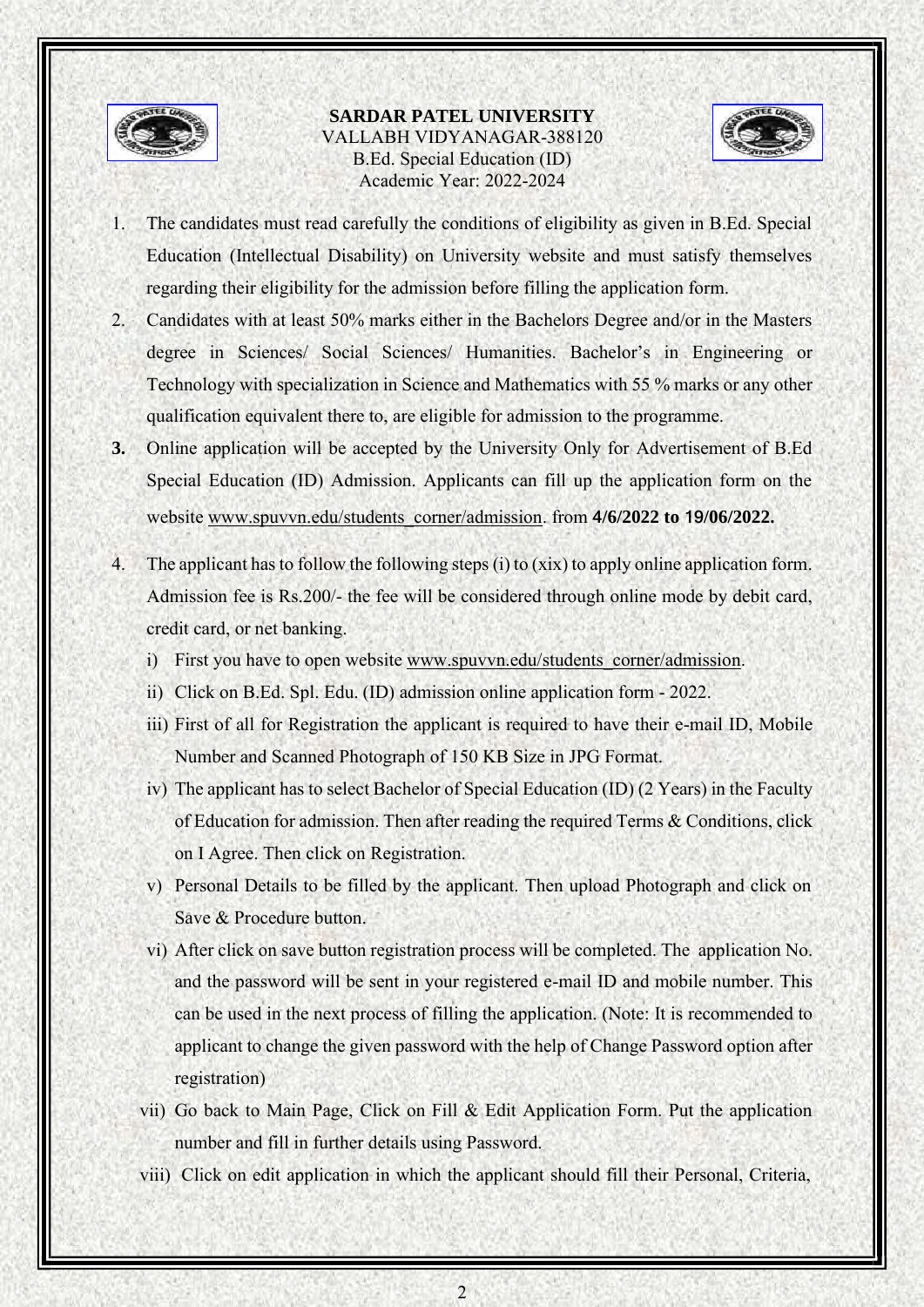Postal, Academic and attachment details.

- ix) After reading the Full Form of SPU, OUG, OTG in Criteria details, select the appropriate option.
- x) Fill the required Postal details. Applicant must provide his / her Mobile / Contact number in Postal details.
- xi) Click on add qualification in Academic detail section and fill the information of graduation. If there is any correction then update information. Similarly, if you want to provide information related to Post Graduation, it can be added by clicking on the edit button and put it in add academic details.
- xii) In the attachment details, the student has to upload all the mark sheet of graduate and postgraduate degrees and recent cast certificate. Then after you have to put tick off in front of the uploaded certificates.
- xiii) The applicants can edit the application form if they wants to amend the application form before clicking on the submit application form.
- xiv) No amendment can be made after submission of Application Form. Click on submit Application form to submit the application form. Where the applicant should read the declaration and the given information and click on I Agree and then click on button Submit application form.
- xv) The applicant clicks on the online payment and clicks on the applicable option and fills in the required information. Processing of application for admission fee is Rs. 200 / - to be filled online by Debit Card, Credit Card, or Net Banking. Admission fee is non-refundable under any circumstances.
- xvi) The applicant has to go to the application summary to get a print out of his / her application form. All Marksheet (Semester/Year), Cast Certificate, Income Certificate, Valid Non-Cremy Layer Certificate, Economically Weaker Sections (EWS) Certificate, PH (Physically Handicap) along with a copy of the Application Form (Print out). Self-certified copy of Medical Certificate, if ex-serviceman, certified copy of competent officer should be submitted at the time of admission counselling.
- xvii) All the original documents shall be verified by the college authority at the time of registration after the admission of the students.
- xviii)On the day of counselling, admission will be given to according to the merit of the student.
- xix) The applicant should visit the University website regularly. No correspondence or

3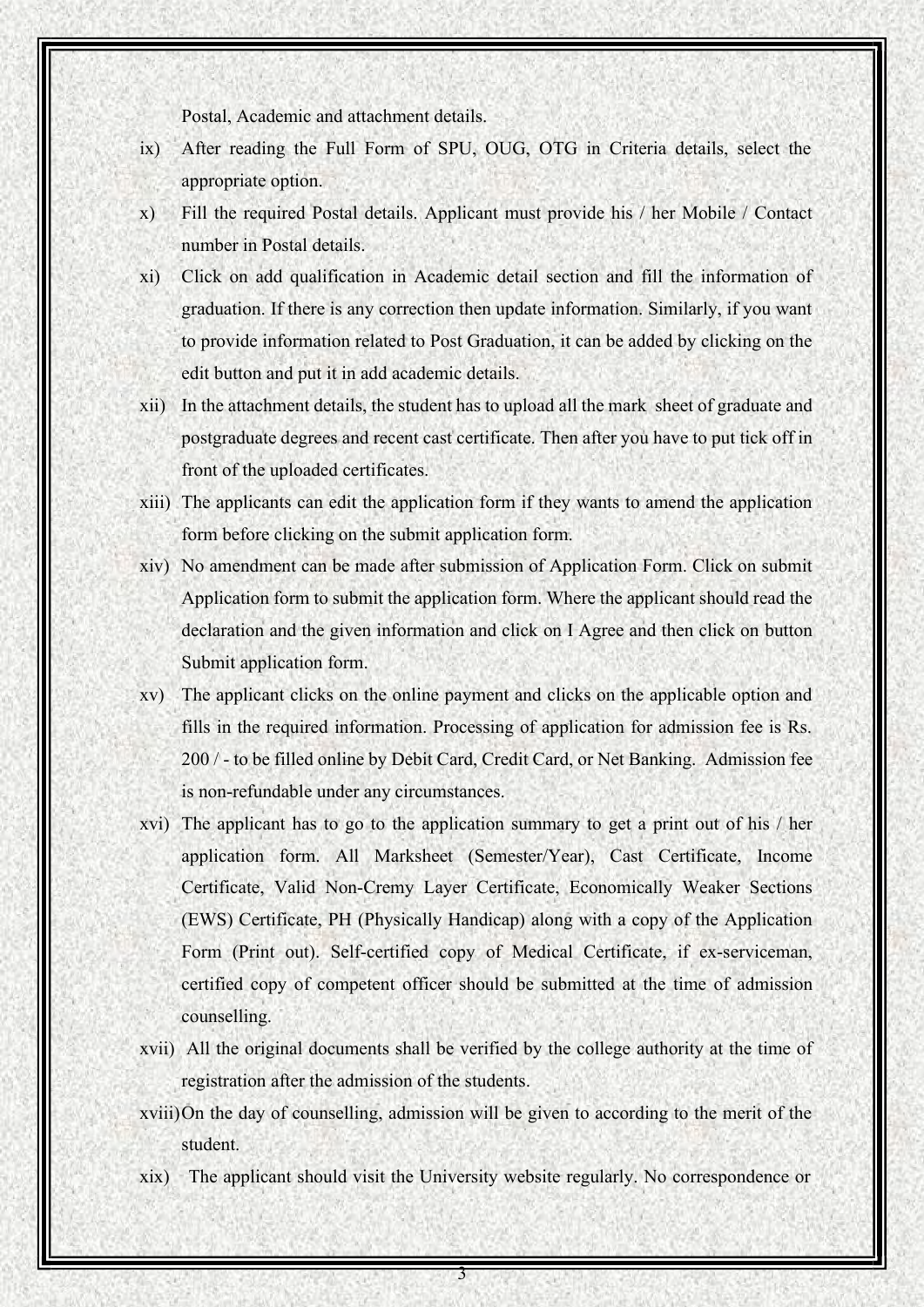telephonic notification regarding admission will be given by the University office.

- **5.** Last Date for filling online application form is **19/06/2022.**
- **6.** B.Ed. Special Education (Intellectual Disability) Total Seat 33: **Fee: as Below**

| 1 <sup>st</sup> Semester | $2nd$ Semester | 3 <sup>rd</sup> Semester | 4 <sup>th</sup> Semester | Total      |  |
|--------------------------|----------------|--------------------------|--------------------------|------------|--|
| ₹.10,850/-               | ₹.10,150/-     | ₹.10,150/-               | ₹.10,150/-               | ₹.41,300/- |  |

- 7. Note:- Students who have completed B.Ed. Spl. (ID) can apply for General education teachers vacancies. After completion of B.Ed. Spl. (ID) degree each student will get a Reg.
- No.(CRR No.) For practice as special educator from Rehabilitation Council ofIndia.

## **8. Seat Distributions:**

| <b>OPEN</b> | <b>SEBC</b> | $\operatorname{ST}$ | <b>SC</b> | <b>EWS</b> | PH   | <b>TOTAL</b> |  |
|-------------|-------------|---------------------|-----------|------------|------|--------------|--|
|             | (27%)       | (15%)               | (7%)      | $(10\%)$   | (3%) |              |  |
| 14          | 8           | ◡                   |           |            |      | 33           |  |

- 9. Only SC/ST/SEBC/EWS students having domicile in Gujarat State will be considered eligible for reservation, as per reservation policy decided by Gujarat State from time to time.
- 10. Admission to students will be given only on merit basis.
- 11. University may change the place or date of counselling (Admission) without assigning any reason.
- 12. In case of any dispute, the decision of the Honorable Vice-Chancellor shall be final and binding.
- 13. Canvassing in any form on behalf of any Candidate will disqualify the candidate.
- 14. The Government policy will be observed for reserved category candidates.
- 15. Any candidate with significant disability will be given admission purely reservation rules of Government of Gujarat.
- 16. A student shall be required to pay necessary fee at a time of admission (Counseling). No part payment will be allowed.
- 17. Counseling for admission will be conducted in the M.B. Patel College of education.
- 18. Separate male and female Hostel facilities are available in the University campus.